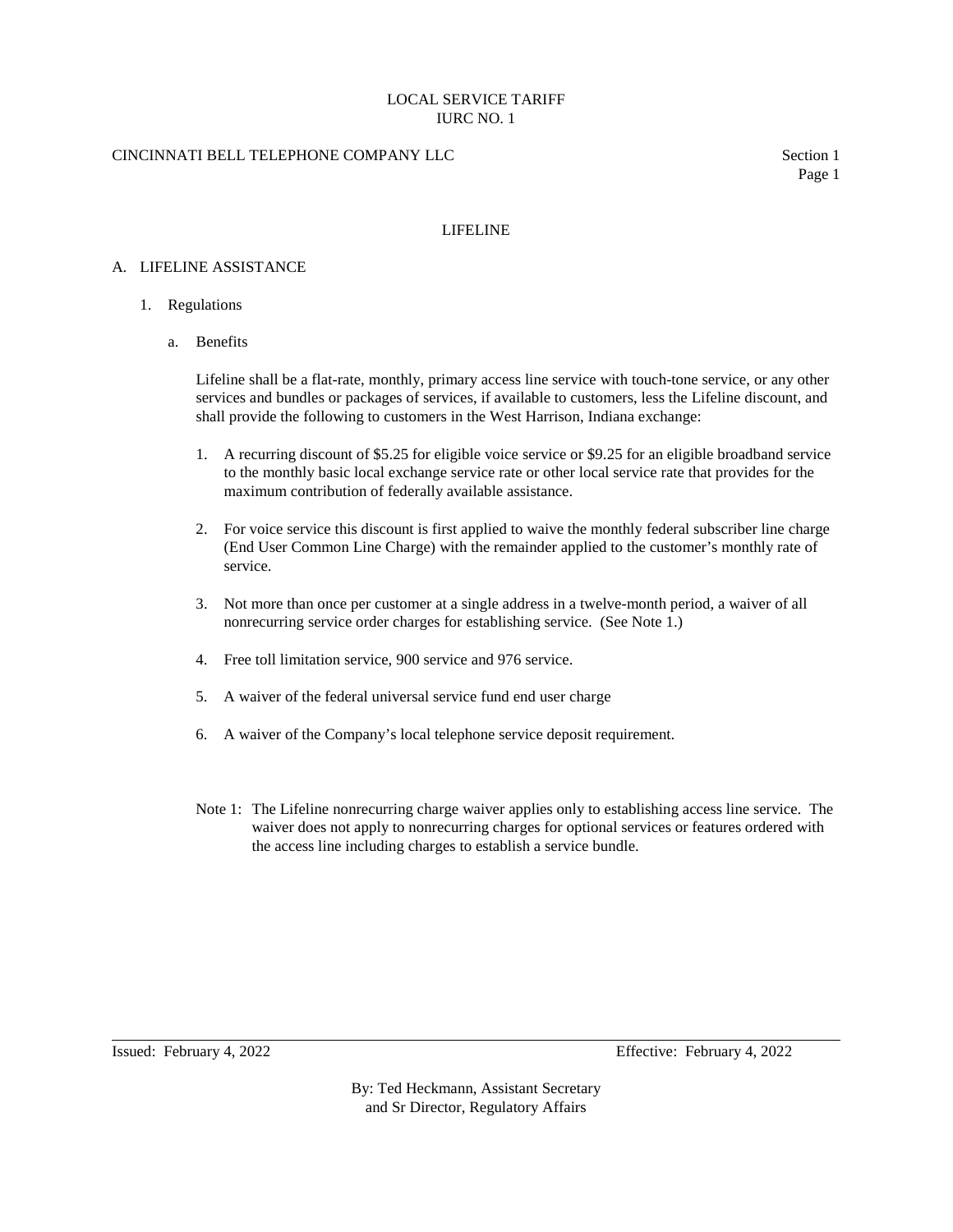# LOCAL SERVICE TARIFF IURC NO. 1

# CINCINNATI BELL TELEPHONE COMPANY LLC Section 1

Page 2

### LIFELINE

#### A. LIFELINE ASSISTANCE (Continued)

#### 1. Regulations

b. Eligibility

Lifeline Assistance is available to residential customers who are currently participating in one of the following federal or state low-income assistance programs that limit assistance based on household income:

- 1. Federal Public Housing Assistance or Section 8
- 2. Survivor Pension Benefits Program
- 3. Veteran Pension Benefits Program
- 4. Medical Assistance or any state program that might supplant Medicaid.
- 5. Supplemental Security Income (SSI) under Title XVI of the Social Security Act
- 6. Supplemental Nutritional Assistance Program (SNAP/Food Stamps)

Lifeline Assistance is also available to customers whose total household income is at or below one hundred thirty-five percent (135%) of the federal poverty level.

Prior to receiving Lifeline benefits the customer will have to verify eligibility through the National Verifier. There are three ways in which to verify eligibility. One: the customer may apply for Lifeline on their own through the consumer portal at [www.checklifeline.org.](http://www.checklifeline.org/) Eligibility *may* be determined immediately after applying online. If the National Verifier cannot prove eligibility the customer will need to upload more documents as proof of eligibility. Two: the customer may apply by sending their completed application and all supporting documentation via mail. Completed documentation can be sent to the Lifeline Support Center.

> Lifeline Support Center PO Box 7081 London, KY 40742

Three: the customer may bring their completed application and supporting documentation to an authorized retail location where a Cincinnati Bell Telephone representative can assist with National Verifier eligibility. Lifeline benefits will only begin once the completed application form and documentation of eligibility are reviewed and approved through the National Verifier. Customers will not receive retro-active Lifeline credits for periods prior to the approval of National Verifier.

The Company shall follow established processes for recertification through the National Verifier in accordance with FCC requirements.

Issued: February 4, 2022 Effective: February 4, 2022

By: Ted Heckmann, Assistant Secretary and Sr Director, Regulatory Affairs